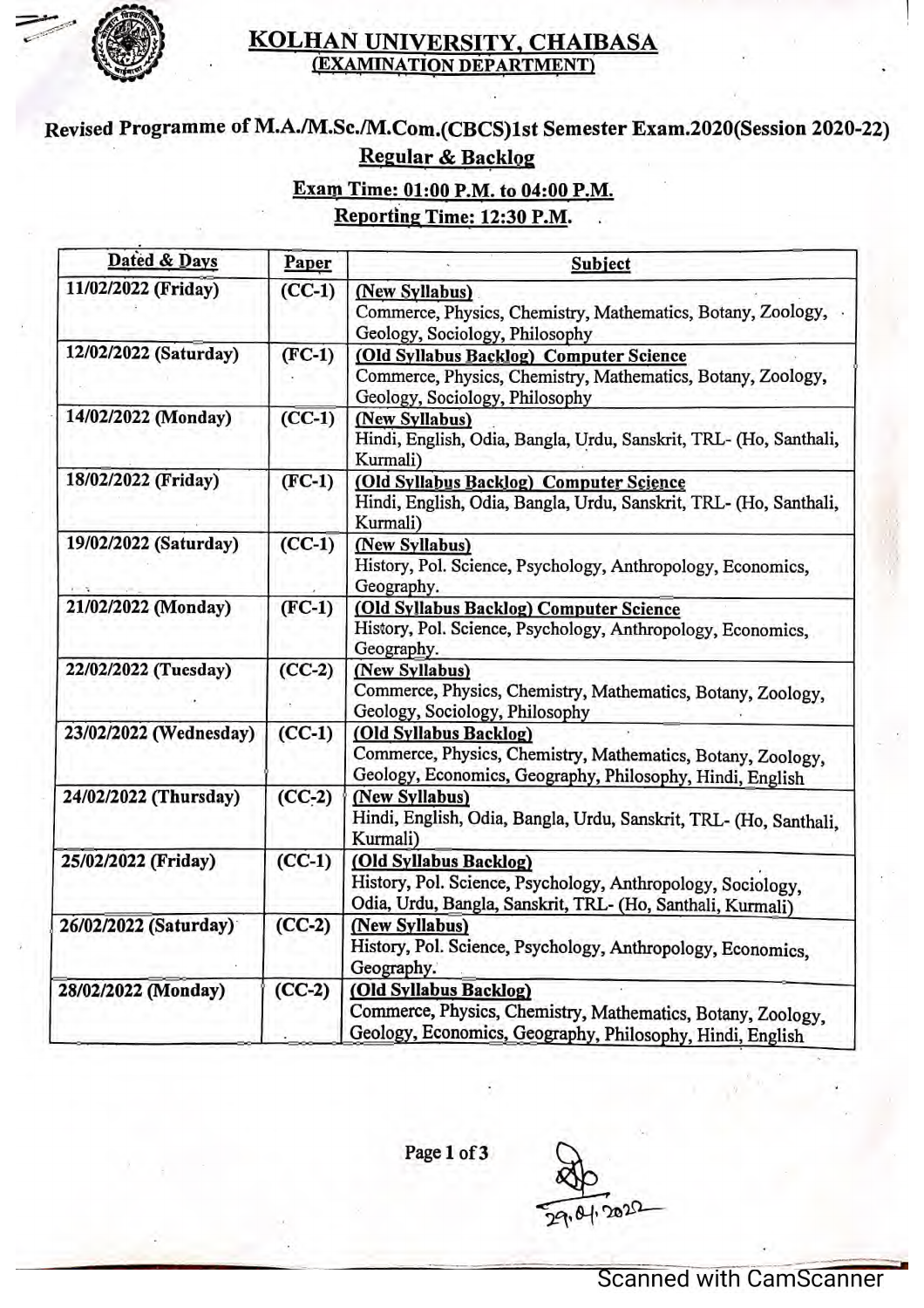| Dated & Days           | Paper    | <b>Subject</b>                                                                                                                                                                             |  |
|------------------------|----------|--------------------------------------------------------------------------------------------------------------------------------------------------------------------------------------------|--|
| 02/03/2022 (Wednesday) | $(CC-3)$ | (New Syllabus)<br>Commerce, Physics, Chemistry, Mathematics, Botany, Zoology,<br>Geology, Sociology, Philosophy                                                                            |  |
| 03/03/2022 (Thursday)  | $(CC-2)$ | (Old Syllabus Backlog)<br>History, Pol. Science, Psychology, Anthropology, Sociology,<br>Odia, Urdu, Bangla, Sanskrit, TRL- (Ho, Santhali, Kurmali)                                        |  |
| 04/03/2022 (Friday)    | $(CC-3)$ | (New Syllabus)<br>Hindi, English, Odia, Bangla, Urdu, Sanskrit, TRL- (Ho, Santhali,<br>Kurmali)                                                                                            |  |
| 05/03/2022 (Saturday)  | $(CC-3)$ | (Old Syllabus Backlog)<br>Commerce, Mathematics, Economics, History, Pol. Science,<br>Sociology, Philosophy, Hindi, English, Odia, Urdu, Bangla,<br>Sanskrit, TRL- (Ho, Santhali, Kurmali) |  |
| 07/03/2022 (Monday)    | $(CC-3)$ | (New Syllabus)<br>History, Pol. Science, Psychology, Anthropology, Economics,<br>Geography.                                                                                                |  |
| 08/03/2022 (Tuesday)   | $(CC-4)$ | (New Syllabus)<br>Commerce, Physics, Chemistry, Mathematics, Botany, Zoology,<br>Geology, Sociology, Philosophy.                                                                           |  |
| 09/03/2022 (Wednesday) | $(CC-4)$ | (New Syllabus)<br>Hindi, English, Odia, Bangla, Urdu, Sanskrit, TRL- (Ho, Santhali,<br>Kurmali)                                                                                            |  |
| 10/03/2022 (Thursday)  | $(CC-4)$ | (New Syllabus)<br>History, Pol. Science, Psychology, Anthropology, Economics,<br>Geography.                                                                                                |  |
| 11/03/2022 (Friday)    | $(CC-5)$ | (New Syllabus)<br>Commerce, Mathematics, Sociology, Philosophy, History,<br>Pol. Science.                                                                                                  |  |
| 12/03/2022 (Saturday)  | $(CC-5)$ | (New Syllabus)<br>Economics, Hindi, English, Odia, Urdu, Bangla, Sanskrit,<br>TRL-(Ho, Santhali, Kurmali)                                                                                  |  |

### 1. STANDARD OPERATIVE PROCEDURE (SOP) FOR CONDUCT OF EXAMINATIONS WITH MEASURES TO BE TAKEN IN VIEW OF COVID-19 FOR STRICT ADHERENCE BY THE CONCERNED.

- 2. Provision of the conduct of examination Act 1981 and directive of the Hon'ble High Court, Patna dated 22.12.1995 will be strictly implemented for fair conduct of Exam.
- 3. In case of stay out/ walkout /mass scale of unfairmeans, there will be no re-examination and Zero marks will be awarded.
- 4. In case of misprint regarding examination programme in the newspaper, the University is not likely to be responsible and no re-examination will be held. The examinees is not likely to be responsible and no re-examination will be held. The examineer concerned are therefore directed to verify the examination programme from the respective college.

Page 2 of 3  $\frac{80}{291}$  eft  $20^{22}$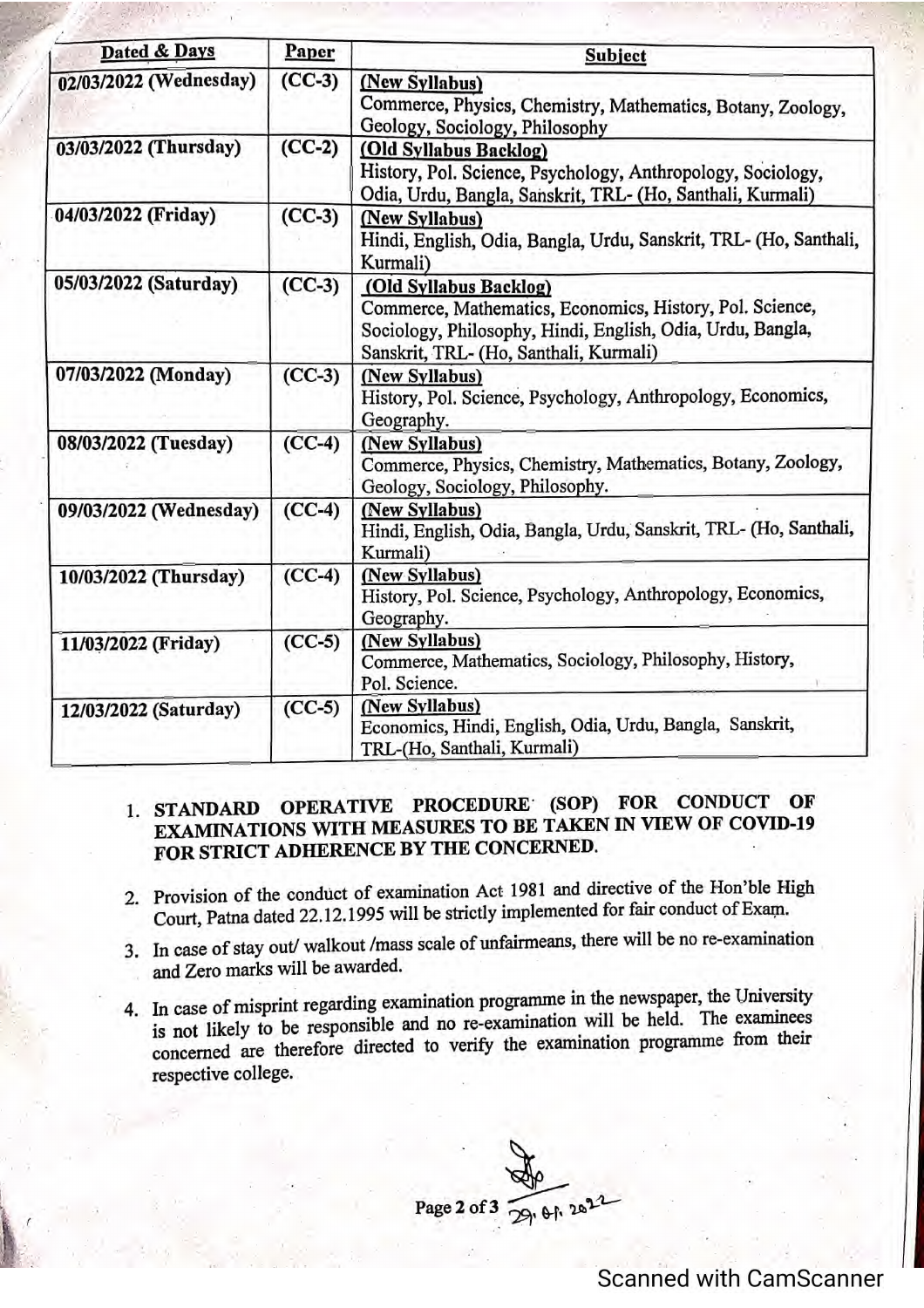5. In case of gross indiscipline by the examinees (Assault to invigilators or any person, tearing of answer books, forcible prevention of other examinees from appearing at the examination and damage to property etc.) they will make themselves liable to be debarred from examination may also lead to their rustication.

> By order of the Vice-Chancellor Sd/- Controller of Examinations Kolhan University, Chaiba<mark>sa</mark>

# Dated  $29/01/2022$

Memo No. NC/KU/CE/... $149 - 153$ Copy to:

1. All Heads of PG Department under Kolhan University, Chaibasa

2. All Principal, under Kolhan University, Chaibasa.

3. The Finance Officer, Kolhan University, Chaibasa for information & needful.

4. Office of the VC/PVC/Registrar for information to VC/PVC/R

5. The Editor- (a). Prabhat Khaber, New Jain Market, Chaibasa

(b). Dainik Jagaran, Chaibasa, (c). Hindustan, Chaibasa

(d). New Ispat Mail, Chaibasa, (e). Dainik Bhaskar

(f). The Hindustan Times, (g). The Telegraph

(h). Chamakta Aina, Chaibasa, (i). Uditvani, Chaibasa

(j). Jharkhand News Line, Chaibasa, (k). Farooqui Tanzeeb

for favour of publication in their respective daily, free of cost, if desired.

is a property lee

Controller-of Examinations Kolhan University, Chaibasa

 $\frac{84}{2022}$